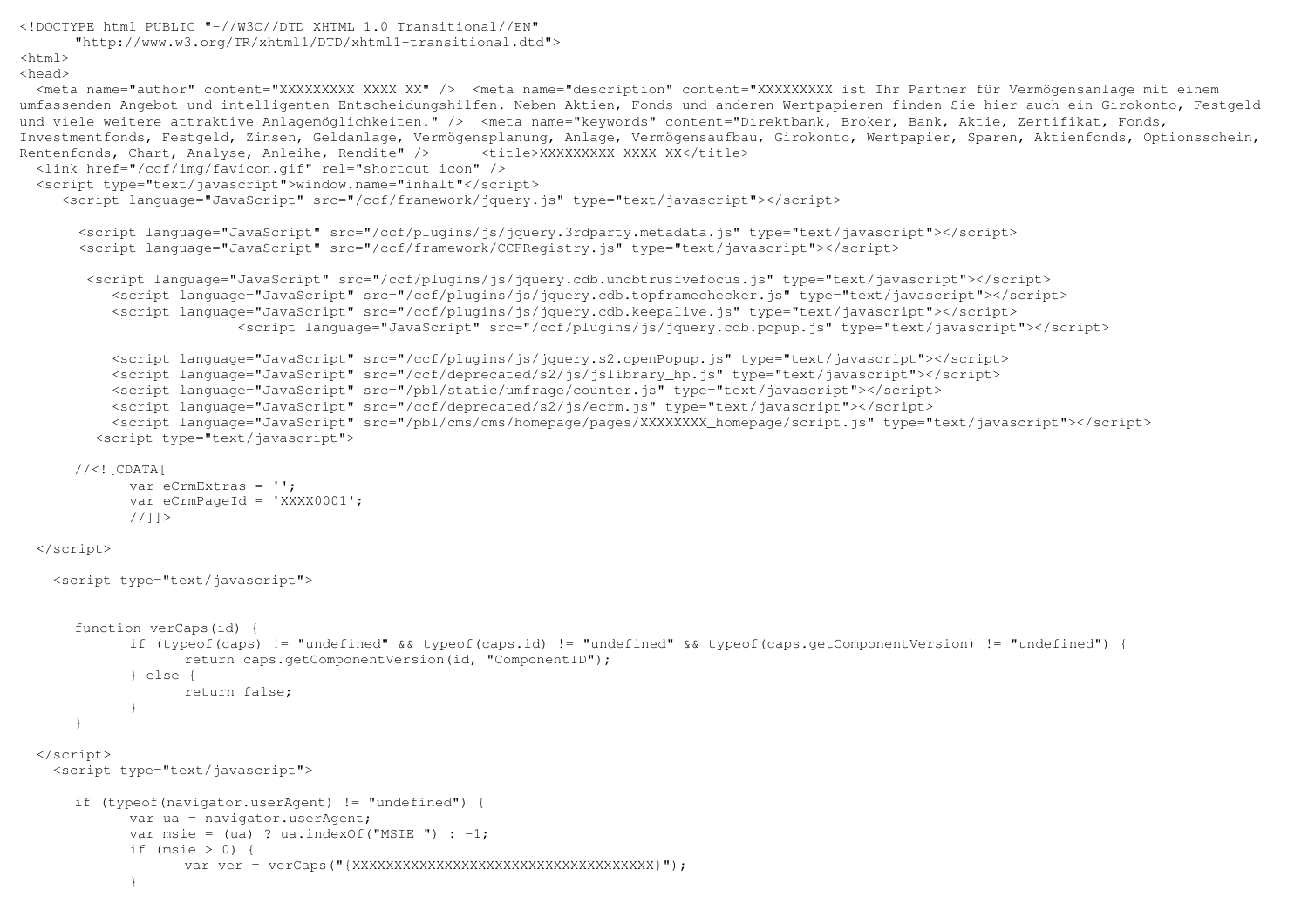}

```
 </script> 
 <script type="text/javascript">
```

```
//<![CDATA]
 var active = 'Home'; //] >
```
</script>

```
 <link rel="stylesheet" href="/ccf/css/style_navigation.css" type="text/css" ></link> 
 <link rel="stylesheet" href="/pbl/static/css/style_hp.css" type="text/css" ></link> 
 <link rel="stylesheet" href="/pbl/cms/cms/homepage/pages/XXXX0001_homepage/style_hp_ccf.css" type="text/css"
```
 $>>$ /link>

<link rel="stylesheet" href="/ccf/css/style\_cif\_compatible.css" type="text/css"></link>

</head>

<body class="{topframechecker:{},unobtrusivefocus:{enabled:false},keepalive:{url:'/cp/keepalive',interval:300}}">

```
<div id="logo"><a href="/"><img src="/ccf/img/logo_navi.gif" width="176" height="50" alt="XXXXXXXXX" title="XXXXXXXXX" border="0" /></a></div> <div id="headerContent">  <div id="topNav"> 
 <div id="topNavLeft">  <form action="/inf/html/search/main.html" method="post"> 
 <a href="/cp/sso" name="loginLink" id="loginLink"><img src="/cp/imgsso.gif" width="56" height="16" alt="LoginLogout" title="LoginLogout" border="0" name="buttonLoginLogout" id="buttonLogin"/></a>  <input class="fieldL" type="text" id="sSearchterm" name="sSearchterm" value="Kurssuche" size="9" onclick="this.value='';" />  <input type="image" src="/ccf/img/input_button.gif" alt="Kurssuche" title="Kurssuche" align="middle" />  <input type="hidden" name="cbAktien" value="checked" />  <input type="hidden" name="cbOther" value="checked" />  <input type="hidden" name="sWpType" value="FND" />  </form> 
 <form class="right" action="/pbl/member/searchengine/SearchQueryRH.do" method="GET" name="search2" id="search2">  <input type="hidden" name="area" value="all" /> 
 <input class="fieldR" type="text" id="term" name="term" value="Volltextsuche" onclick="this.value='';" maxlength="55" />  <input type="image" src="/ccf/img/input_button.gif" alt="Volltextsuche" title="Volltextsuche" align="middle" />  </form> \langlediv>

 <div id="topNavRight"> <a href="/inf/html/musterdepot/main.html">Musterdepot</a>&nbsp;&nbsp;|&nbsp;
<a href="/pbl/cms/cms/support/pages/website/XXXXXXXX_kontakt.html">Kontakt</a>&nbsp;&nbsp;|&nbsp;
                <a href="/pbl/cms/cms/company/pages/german/XXXXXXXX_ueberuns.html">Über uns</a>  </div>  </div>
```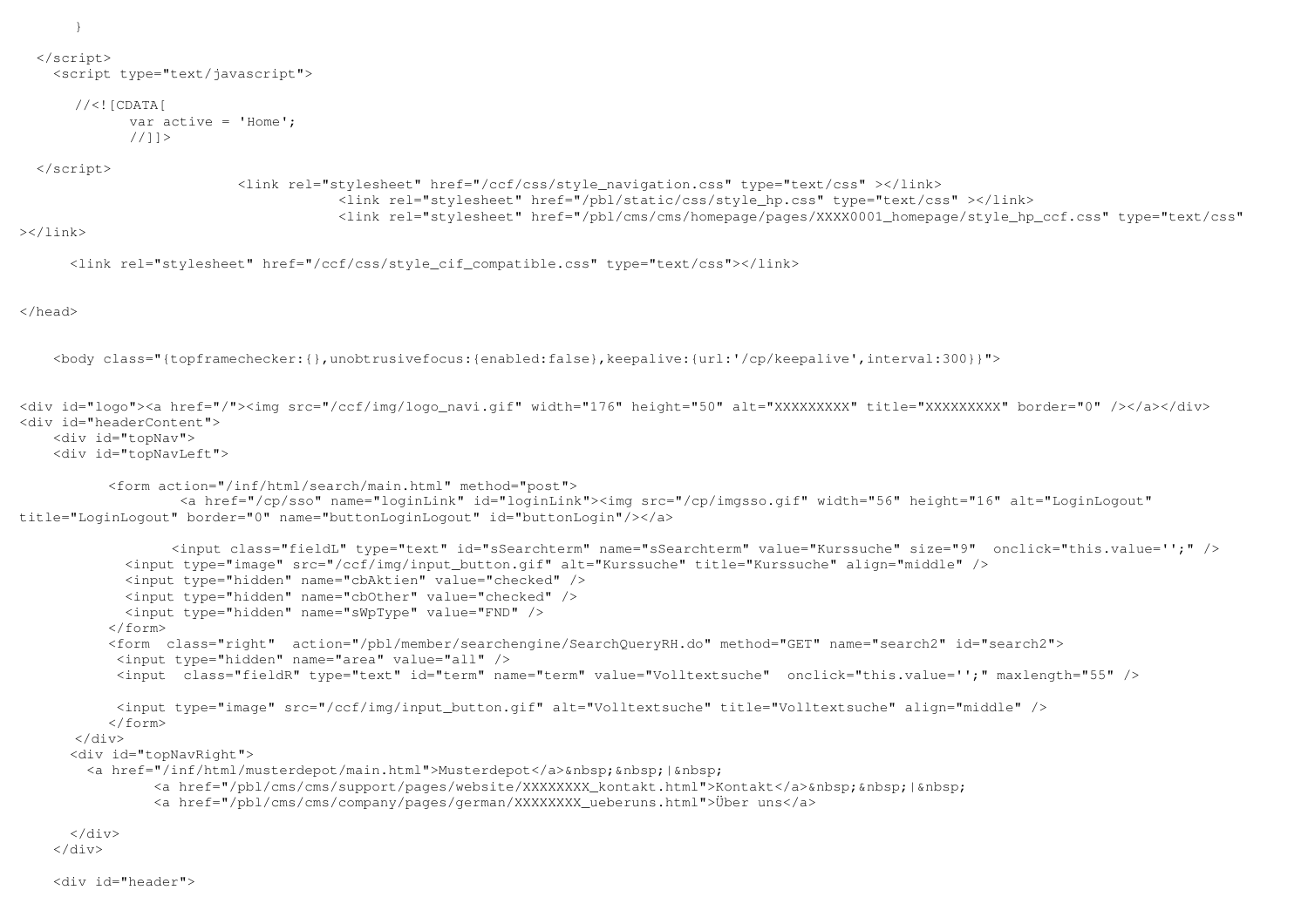<li id="Persoenlicherbereich"><a class="" href="/pbl/redirector3.jsp">Pers&ouml;nlicher Bereich</a></li> <li id="Maerkte"><a class="" href="/inf/html/maerkte/main.html">Informer</a></li>

```
 <li id="Produkte"><a class="" href="/pbl/cms/cms/produkte/pages/XXXXXXXX_subhpprodukte.html">Produkte</a></li> 
 <li id="Services"><a class="" 
href="/pbl/cms/cms/services/pages/XXXXXXXX_subhp_services.html?navConstruct=%27Services%27">Services</a></li>  <li id="Forum"><a class="" href="/forum/fdo/ForumOverviewVP.do?navConstruct=%27Forum%27">Forum</a></li>
```

```
\langle/ul>
     </div> 
 <div style="clear: both;"></div>
```
<div class="secondNavArea">

```
 <div class="secondNavWrapper"> 
 <div class="secondNavContainer">  <div id="secondNav">
```

```
 </div>  </div>  </div> </div>
```
</div>

```
<div class="provider-content" id="provider-content" style="position:relative;">
```

```
<script type="text/javascript" language="JavaScript"> //<![CDATA]
function logPageLink(href, pageId) { 
 var callbackFunc = function () {  self.location.href = href;  } 
// eCrm.log({'pageId': pageId, 'onload': callbackFunc});  eCrm.log({'pageId': pageId}); 
 setTimeout("self.location.href='" + href + "'", 500);  return false; } 
//]]> 
</script> 
<div id="contentWrapper" class="homepage"> 
 <div id="subNavArea" class="homepage">
```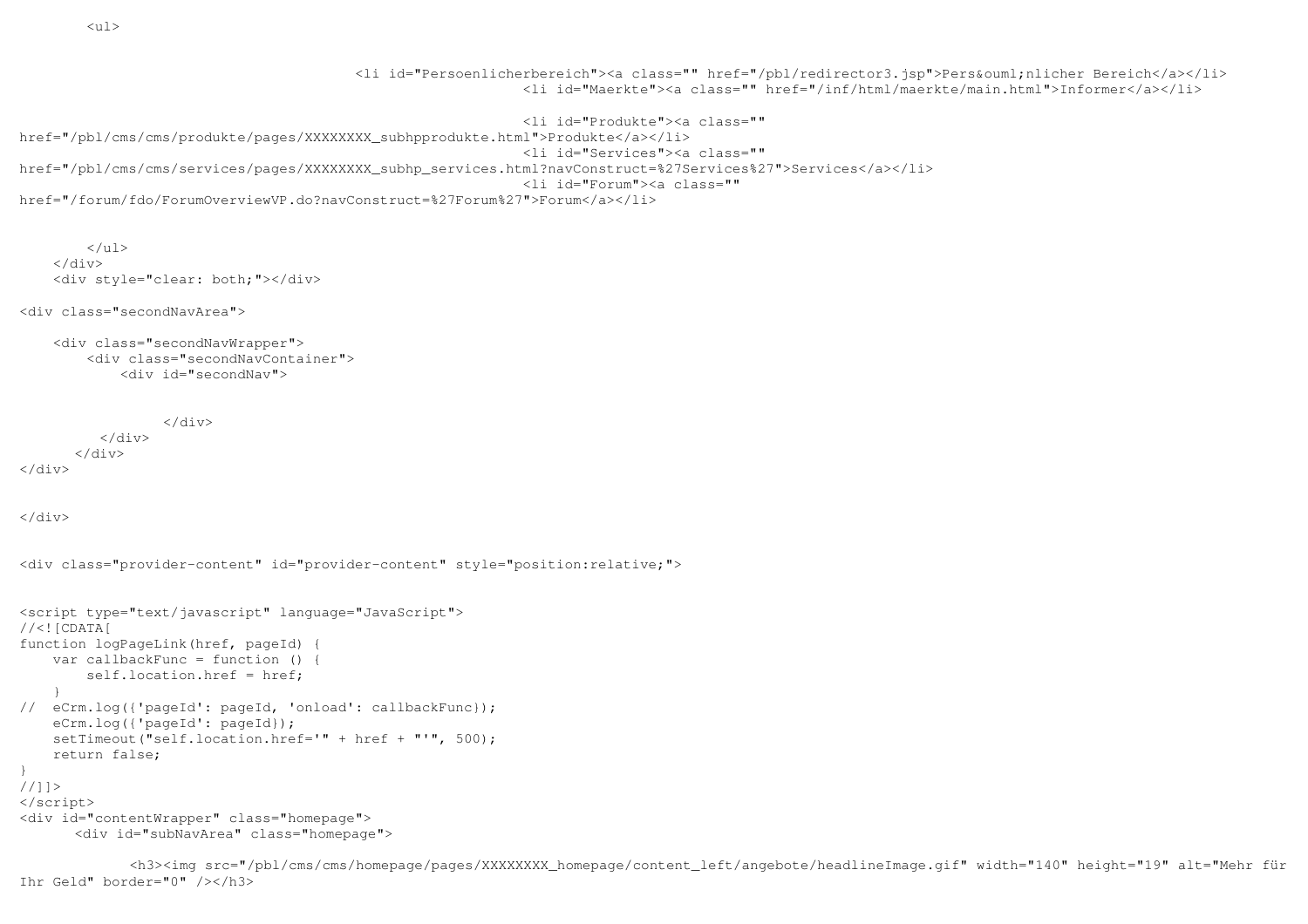<div class="linkBlock">

 <a href="javascript:openWin('/pbl/cms/cms/direct/flash\_XXXX.html','1025','662','0','0');" onclick="logPageLink(this.href, 'coai0101');" target=" self" class="">XXXXX XXXXXXXXXX?</a><a href="/pbl/cms/direct/XXXX4109 uebers giro karte.html" onclick="return logPageLink(this.href, 'coai0045');" target=" self" class="">Girokonten</a><a href="/pbl/cms/cms/direct/XXXX4110 uebers anlagekonten.html" onclick="return logPageLink(this.href, 'coai0022');" target="\_self" class="">Anlagekonten</a><a href="/pbl/cms/cms/direct/XXXXXXXX\_uebers\_depots.html" onclick="return logPageLink(this.href, 'coai0033');" target="\_self" class="">Depot</a><a href="/pbl/cms/cms/direct/XXXXXXXX\_uebers\_sparpl.html" onclick="return logPageLink(this.href, 'coai0020');" target="\_self" class="">Sparplan</a><a href="/pbl/cms/cms/direct/XXXX4115\_uebers\_beratung.html" onclick="return logPageLink(this.href, 'coai0024');" target="\_self" class="">Persönliche Beratung</a>

 </div><h3><img src="/pbl/cms/cms/homepage/pages/XXXX0001\_homepage/content\_left/XXXXXXXXXXXXXXXXXXX/headlineImage.gif" width="140" height="19" alt="Fonds & Zertifikate" border="0" /></h3>

<div class="linkBlock">

 <a href="/pbl/cms/cms/direct/XXXX1322\_fdm1\_start.html" onclick="return logPageLink(this.href, 'coai0036');" target="\_self" class="">Fonds&nbsp;des Monats</a><a href="/pbl/cms/cms/direct/XXXX4389\_ps\_fondsdiamanten\_start.html" onclick="return logPageLink(this.href, 'coai0037');" target="\_self" class="">XXXXXXXXXXXXXX</a><a

 href="/pbl/cms/cms/direct/XXXX4117\_uebers\_zertifikate.html?toggleNeueEmissionen=&toggleNoFee=&toggleWissen=&toggleZertifikateTrend=open" target="\_self" class="">Zertifikate-Trend</a><a

 href="/pbl/cms/cms/direct/XXXX4117\_uebers\_zertifikate.html?toggleNeueEmissionen=open&toggleNoFee=&toggleWissen=&toggleZertifikateTrend=" target="\_self" class="">Zertifikate- Neuemissionen</a><a

 href="/pbl/cms/cms/direct/XXXX4117\_uebers\_zertifikate.html?toggleNeueEmissionen=&toggleNoFee=open&toggleWissen=&toggleZertifikateTrend=" target="\_self" class="">No-Fee Aktionen</a>

 </div><h3><img src="/pbl/cms/cms/homepage/pages/XXXX0001\_homepage/content\_left/kundenwerben/headlineImage.gif" width="140" height="19" alt="Kunden werben" border="0" /></h3>

<div class="linkBlock">

 <a href="/pbl/a.do?rd=/pbl/member/kwk/RubricDetailVP.do?rubricId=462&ci=XXXXXXXXXXXXXXXXXXXXXXXXXXXXX" target="\_self" class="">XXXXXXXXEuro Prämie</a><a href="/pbl/a.do?rd=/pbl/member/kwk/RubricOverviewVP.do&ci=XXXXXXXXXXXXXXXXXXXXXXXXXXXXX" target="\_self" class="">Prämien-Übersicht</a>

 </div><h3><img src="/pbl/cms/cms/homepage/pages/XXXX0001\_homepage/content\_left/ihrecomdirect/headlineImage.gif" width="140" height="19" alt="Ihre comdirect" border="0" /></h3>

<div class="linkBlock">

 <a href="/pbl/static/cmsroot/cms/company/dynpages/german/investor\_relations/XXXX0808\_ir\_start.html" onclick="return logPageLink(this.href, 'coai0042');" target="\_self" class="">Investor Relations</a><a href="/pbl/static/cmsroot/cms/company/dynpages/german/presse/XXXX0809\_presse.html" onclick="return logPageLink(this.href, 'coai0043');" target="\_self" class="">Presse</a><a

 href="/pbl/cms/cms/company/pages/german/karriere/XXXX1093\_karriere.html" onclick="return logPageLink(this.href, 'coai0044');" target="\_self" class="">Karriere</a>

 </div><h3><img src="/pbl/cms/cms/homepage/pages/XXXX0001\_homepage/content\_left/kontakt/headlineImage.gif" width="140" height="19" alt="Kontakt" border="0" /></h3>

 <div class="textBlock"> <p>Für Kunden:<br />XXXXX - XX XX XX</p>

 <p>Für Interessenten:<br />XXXXX - XX XX</p> <p class="fontSize9">(0,09 Euro/Min. aus dem Festnetz der Dt. Telekom / Mobilfunkpreise ggf. abweichend)</p> </div>

 $\langle$ div $\rangle$ <div id="contentArea">

<div><iframe class="teaserOmega" src="/t/t?page=XXXX0001&pos=1&format=omega" frameborder="0" scrolling="no"></iframe></div> <div class="teaserSpacer"><!-- --></div>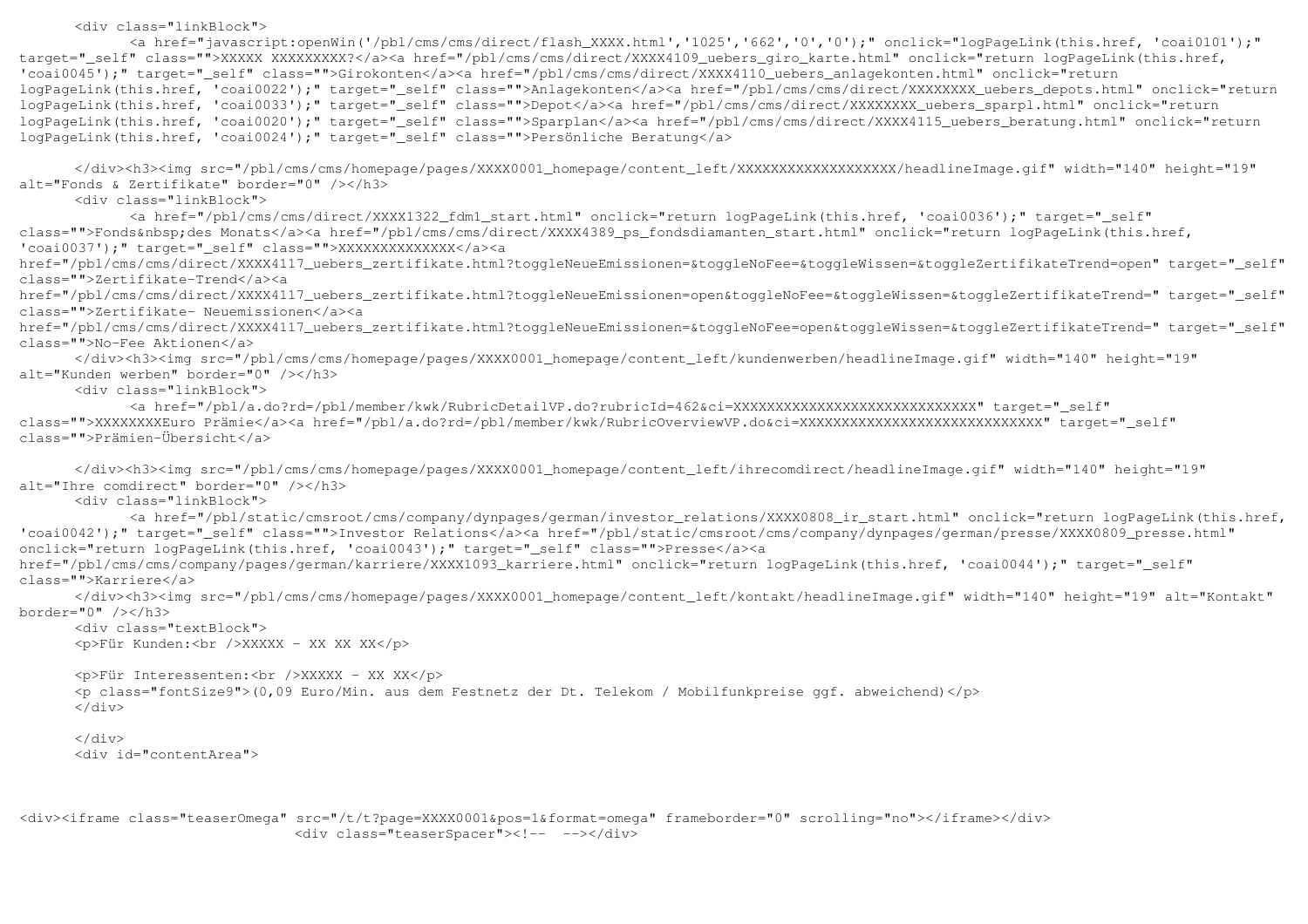<div><iframe class="teaserSigma" src="/t/t?page=XXXX0001&pos=2&format=sigma" frameborder="0" scrolling="no"></iframe></div> <div class="teaserSpacer"><!-- --></div>

<div><iframe class="teaserSigma" src="/t/t?page=XXXX0001&pos=3&format=sigma" frameborder="0" scrolling="no"></iframe></div> <div class="teaserSpacer"><!-- --></div>

<div><iframe class="teaserSigma" src="/t/t?page=XXXX0001&pos=5&format=sigma" frameborder="0" scrolling="no"></iframe></div> <div class="teaserSpacer"><!-- --></div>

<div><iframe class="teaserSigma" src="/t/t?page=XXXX0001&pos=6&format=sigma" frameborder="0" scrolling="no"></iframe></div>

 </div> <div id="infoArea">

 $\langle$ !-- BEGIN IS SHARE DATA  $\langle$ ->

 <iframe src="/inf/html/is\_snippet\_chartmodul.html?company=" style="padding:0; margin:0; width:180px; height:210px; border:0px; overflow:hidden;" scrolling="no" frameborder="0"></iframe><br/>

 <iframe src="/inf/html/is\_snippet\_topflopmodul.html?company=" style="padding:0; margin:0; width:180px; height:150px; border:0px; overflow:hidden;" scrolling="no" frameborder="0"></iframe><br/>>br/>

 <iframe src="/inf/html/is\_snippet\_newsmodul.html?company=" style="padding:0; margin:0; width:180px; height:290px; border:0px; overflow:hidden;" scrolling="no" frameborder="0"></iframe>

 $\langle$ !--  $END$  IS SHARE DATA -->

</div>

</div>

<div id="skyscraper" class="homepage">

 <img src="/pbl/cms/cms/homepage/pages/XXXX0001\_homepage/auszeichnungen/XXXXXXXXX/image.gif" alt="&euro;uroFinanzen XXXXXX: Gesamtsieger Beste Bank" title="€ uroFinanzen XXXXXX: Gesamtsieger Beste Bank" border="0" /> </div>

```
<div class="clear"><span></span></div> <div id="footer"> 
 <!-- test -->
```

```
</div>
```
 $\langle \cdot | - - - - \rangle$ 

</div>

<div class="footer">

<a class="noDecoration ccMGE2" href="/pbl/cms/cms/direct/XXXX0806\_impressum.html">Impressum</a>